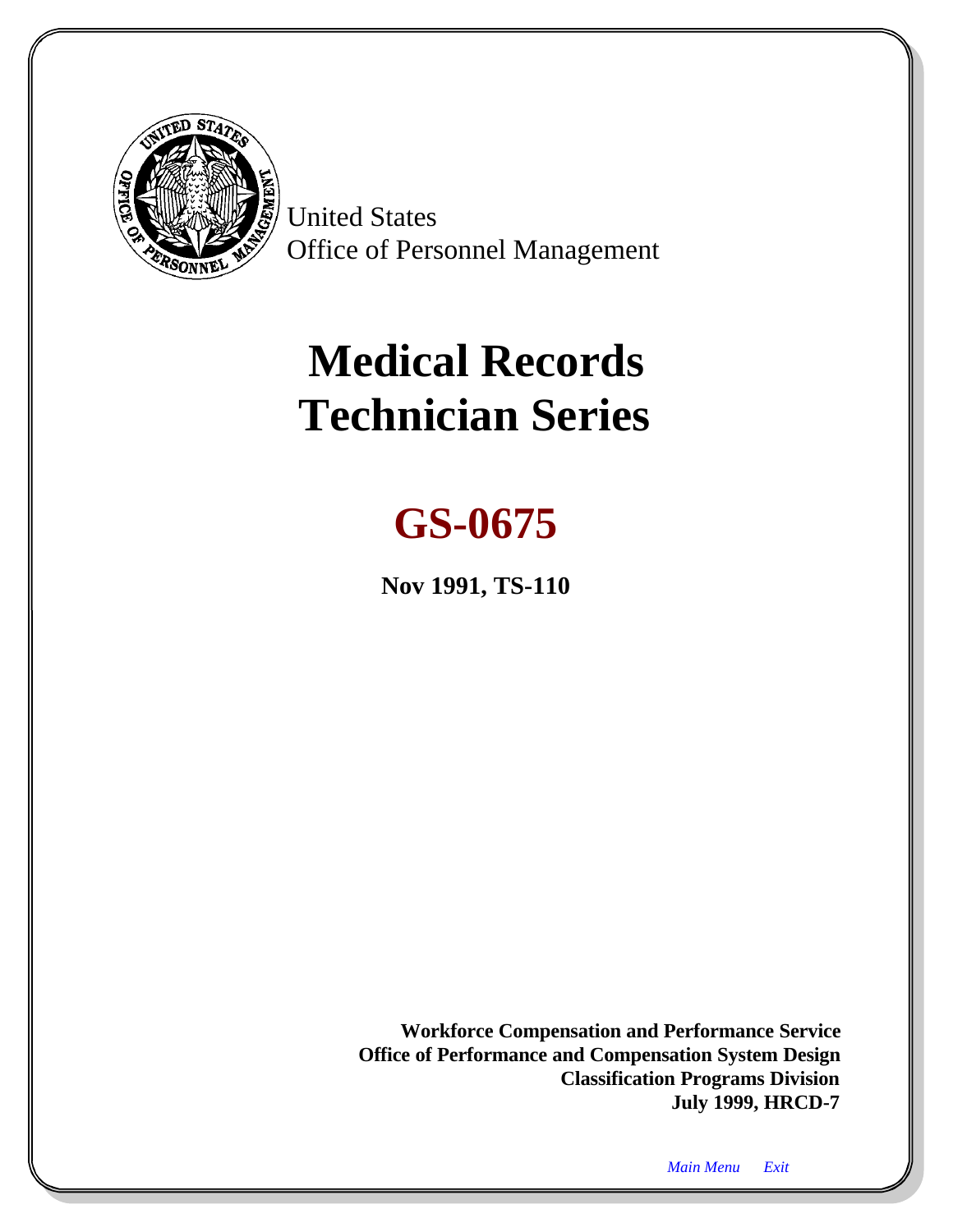## **Medical Records Technician Series**

## **GS-0675**

## **CONTENTS**

| FACTOR 6, PERSONAL CONTACTS |
|-----------------------------|
|                             |
|                             |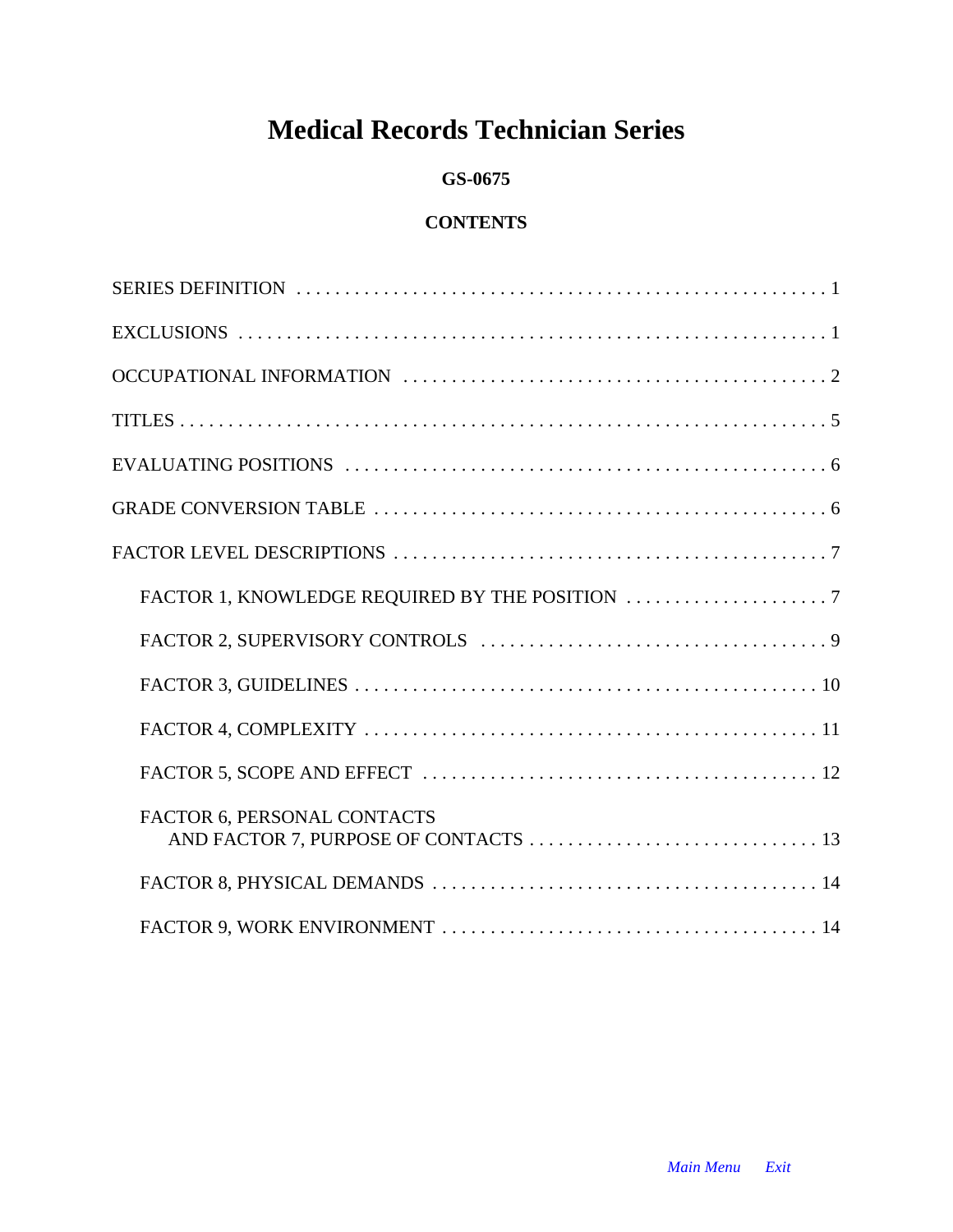## **SERIES DEFINITION**

This occupation includes positions involving technical work concerned with processing and maintaining medical records for compliance with regulatory requirements. Included in this series are positions that review, analyze, code, abstract, and compile or extract medical records data. The work requires a practical knowledge of medical records procedures and references and the organization and consistency of medical records. Positions also require a basic knowledge of human anatomy, physiology, and medical terminology.

This standard replaces the Position Classification Standard for Medical Record Technician Series, GS-675, issued in June 1971 (TS-6).

## **EXCLUSIONS**

- 1. Classify positions that primarily involve application of statistical methods, procedures, and techniques to the collection, processing, compilation, computation, analysis, editing, and presentation of statistical data to the [Statistical Assistant Series, GS-1531.](#page-0-1)
- 2. Classify positions the duties of which are primarily to compose or review correspondence for the purpose of obtaining or supplying factual information when the work requires skill in the composition of letters and memoranda to the [Correspondence Clerk](#page-0-1) [Series, GS-0309.](#page-0-1)
- 3. Classify positions the duties of which are primarily to perform clerical work in support of the care and treatment given to patients in a ward, in a clinic, or other such unit of a medical facility to the [Medical Clerk Series, GS-0679.](#page-0-1)
- 4. Classify positions the duties of which are primarily to advise on, administer, supervise, or perform work involving the application of accepted theories and techniques of medical records science in the development, maintenance, analysis, and use of diagnostic and therapeutic medical records to the [Medical Records Administration Series, GS-0669.](#page-0-1)
- 5. Classify positions that primarily involve operating or supervising the operation of keyboard controlled machines to transcribe data or verify data in a form that can be used in automated data processing systems to the [Data Transcriber Series, GS-0356.](#page-0-1)
- 6. Classify positions that primarily involve supervising, verifying, or performing work coding information from schedules, questionnaires, reports, documents, and other written source material, according to codes involving numerical or alphabetical symbols to th[e Coding Series,](#page-0-1) [GS-0357.](#page-0-1)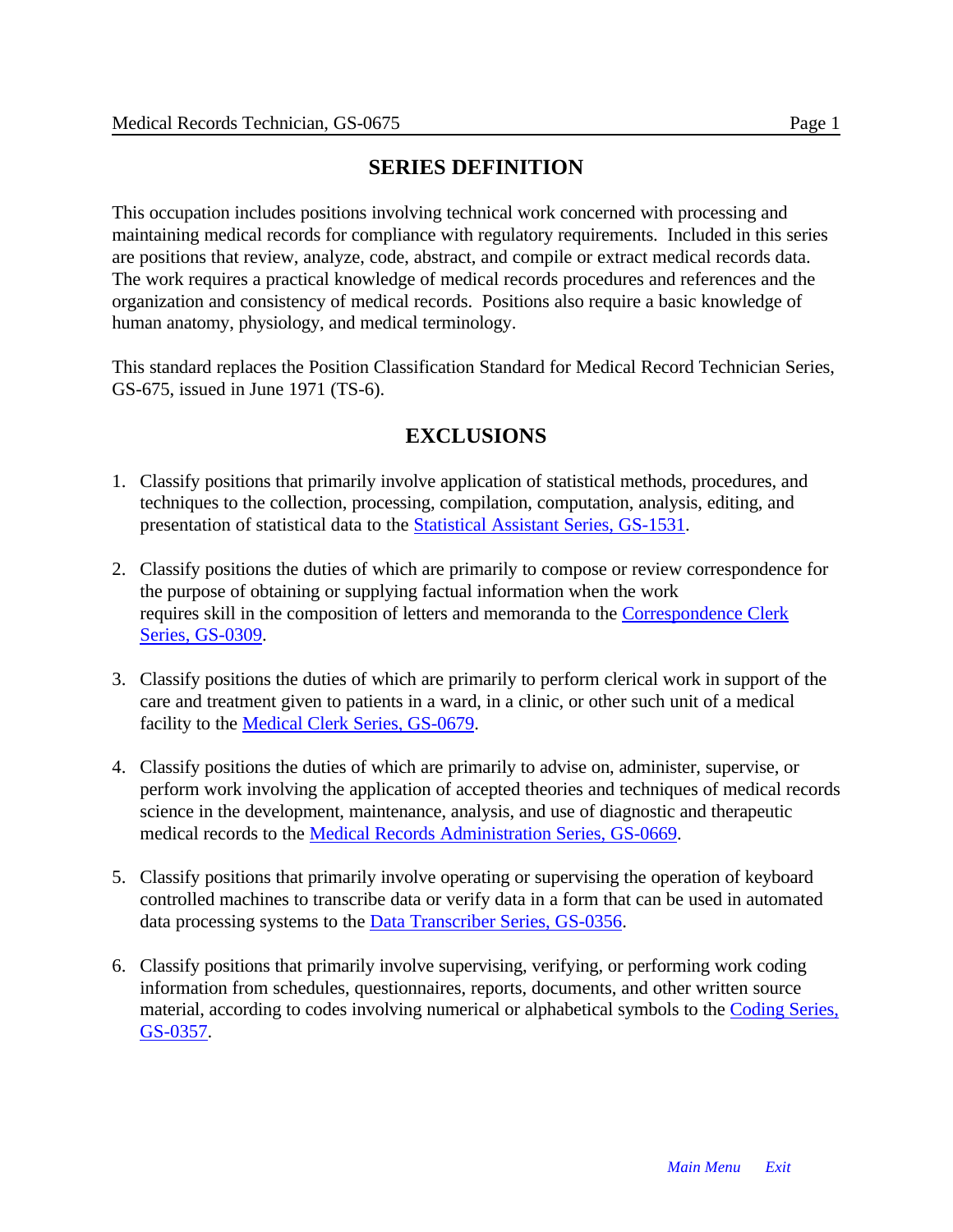#### **OCCUPATIONAL INFORMATION**

Health care facilities maintain a permanent medical record that contains health care information to support the diagnosis and justify treatment rendered on each patient. This record includes the patient's medical history, physical examination results, X-ray and laboratory reports, diagnosis and treatment plans, and orders and notes from doctors, nurses, and other health care professionals. Accurate medical records are essential for clinical, legal, and fiscal purposes, for correct and prompt diagnosis and treatment of illnesses and injuries, and for continuity of care. Medical records also serve as a source of information for other uses. They provide background and documentation for insurance claims, legal actions, professional review of prescribed treatments and medications, and training of health professionals. Medical records provide useful information for research and resource management planning purposes. They contain data for clinical studies, evaluation of costs of various medical procedures, and assessment of health needs, and justify the management costs associated with treatment.

Medical records clerks and technicians assemble, analyze, code, abstract, report, and maintain medical records information in manual and automated records systems. They organize and check medical records for completeness, accuracy, and compliance with regulatory requirements. When assembling a patient's medical record, they first ensure the medical record is complete. With a paper medical record, this means that all documentation is present in appropriate format and sequence, identified, and signed. Employees assure that all documents reach the record before coding is done. In a growing number of medical centers, the medical staff use computers rather than the traditional paper record to note patient care information. In these hospitals, technicians use their own computer terminals to retrieve information from the patient's record in the hospital's central computer. A few medical centers are developing larger patient care information systems using optical disks and satellite transmission of data from one facility to another.

#### Coding

Employees must apply a thorough knowledge of various medical and clinical processes such as disease, illness, or injury and conditions (e.g., pregnancy, psychological) and their interrelationships to code the record correctly. They abstract all the necessary information and assign codes which most accurately describe each documented diagnosis, surgical procedure, and special therapy or procedure according to established guidelines and practices. Where multiple diagnoses and procedures are listed, they must relate each surgical procedure to the proper diagnosis. They select and assign a principal code along with other appropriate codes. Technicians must assure that the diagnosis responsible for the length of stay is appropriately identified and that the secondary diagnoses are sequenced properly in order to assure maximum allocation under the Diagnostic Related Groups (DRG's) System. Because information in the medical record is the basis for reimbursement as well as clinical decision making, coding entries must be complete and accurate. A coding error can mean a financial loss for the hospital because the amount of reimbursement depends on the correct coding of diagnoses and procedures to ensure the appropriate DRG's assignment.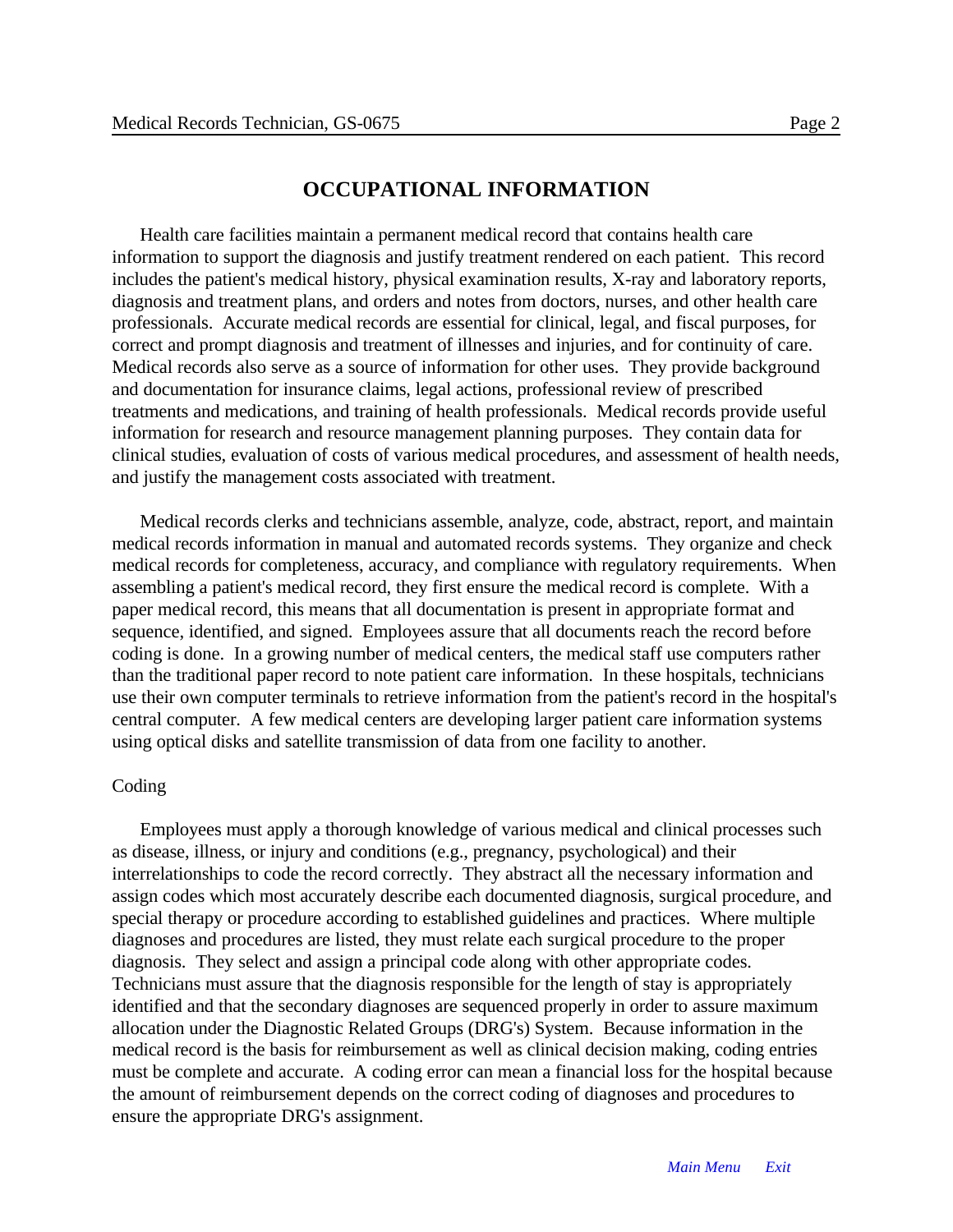#### Quality Control and Utilization Review

As part of quality control or utilization review, technicians compile, abstract, and analyze data from medical records. For example, they develop information to find trends which show differences in the average length of a hospital stay according to diagnosis, attending physician, procedures performed, and health care provided. They also retrieve, analyze, and present information for the institution's quality assurance studies and patient care evaluation activities.

#### Registries

Technicians serve as registrars maintaining special registries. These registries show occurrences of disease by type, such as cancer, injury, or stroke, extent of illness, and survival. Technicians maintain health record indexes and compile administrative and health statistics for public health officials, medical center management, planners, and others.

#### Correspondence

In response to inquiries from patients, their authorized representative, and other third parties, such as law firms and insurance companies, government agencies and researchers, medical records technicians determine the validity of each request and provide medico-legal information from medical records. They determine eligibility for release of information, abstract information from the medical record, obtain supplemental reports, write factual summaries, and complete forms for services. Technicians follow established procedures to ensure the confidentiality of health information.

#### Research and Special Projects

Technicians perform data retrieval for medical center management and clinical staff for research, diagnostic, and teaching purposes. Working with the researcher, they determine what information is needed for a particular project and how to compile it.

The day-to-day tasks of medical records technicians vary with the complexity and characteristics of the facility. Affiliated treatment facilities house many critically ill patients and use the latest treatment methods resulting in comprehensive medical records with many diagnoses and treatments. The time and knowledge needed to analyze and code a record increases in proportion to the patient's length of stay and the complexity of the patient's diagnosis and treatment. The scope of the work performed by the medical records technician is increased when there are many health care providers involved in the care of a single patient. Several physicians may provide care to one patient, all of whom write progress notes and determine diagnoses and treatments. Medical records technicians in facilities offering a greater number of specialties, health care providers, and diagnostic and therapeutic services must have increased knowledge and understanding of many health care processes. They must stay abreast of new procedures and therapies so they can analyze and code the record.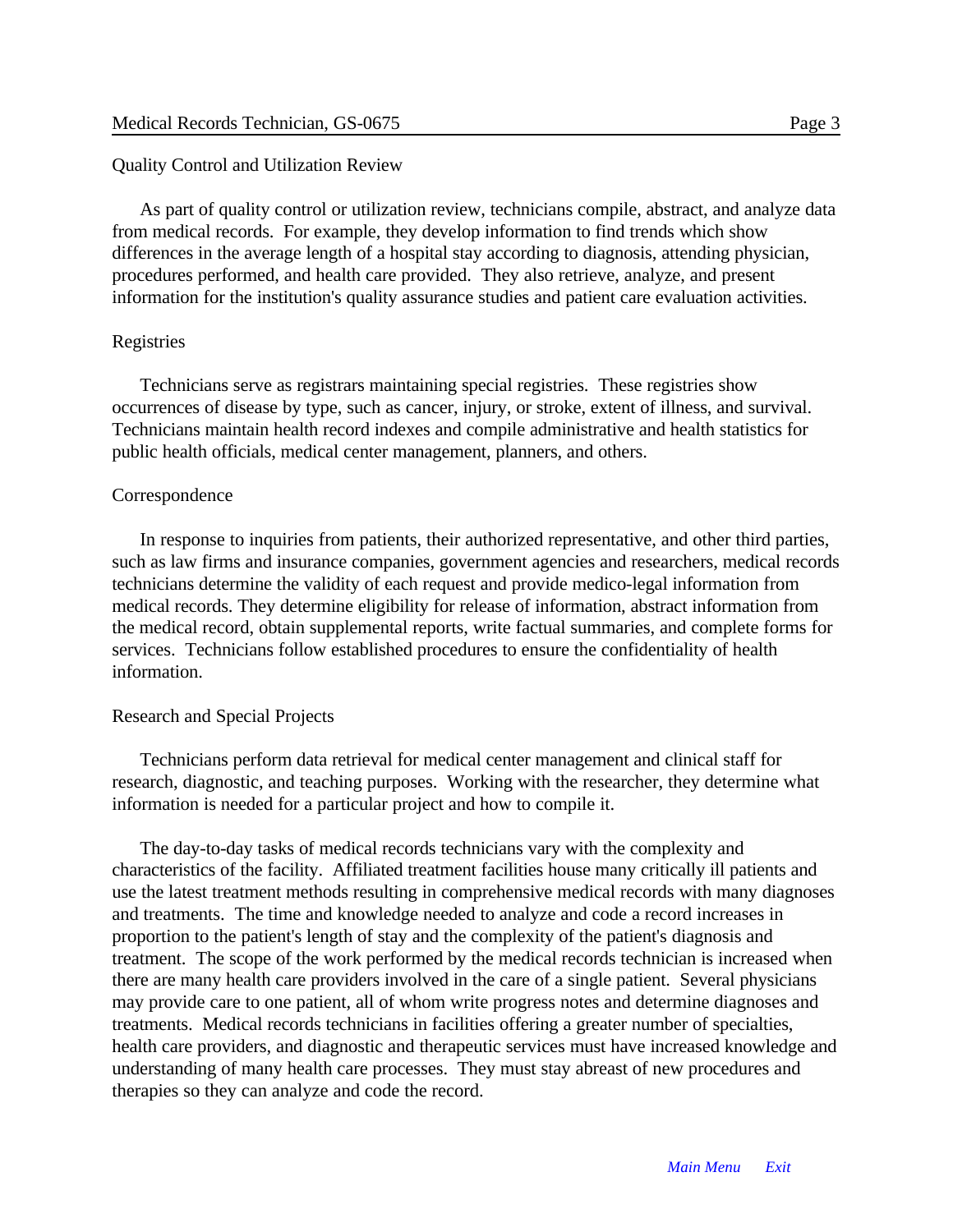In most facilities, medical records administrators manage medical records activities, but in some facilities an experienced medical records technician may head the department. In other medical records departments, a technician is usually responsible for supervising and training medical records clerks. Also, in some medical facilities, technicians specialize in a certain area. For example, a medical records technician may analyze the record to be sure that all correct documents are in the record and ready to code. Another technician then codes the record. In some cases, the technician is responsible for only those records needed for legal issues and correspondence. In facilities that employ fewer people, a medical records technician may be responsible for everything from analysis and coding to providing help on legal issues.

#### Knowledge Required

Medical records technicians must have a knowledge of:

- -- Medical terminology and usages, covering the full range of general medical, surgical, pharmaceutical, hospital terms, medical abstracts, and abbreviations.
- Physiology, major anatomical systems, and related disease processes.
- Medical records forms and formats.
- -- Correlation of laboratory test results, procedures, and treatments with diagnosis.
- -- Medical records classification systems and references such as the International Classification of Diseases (ICD), Diagnostic Related Groups (DRG's), Physician's Desk Reference (PDR), Current Procedural Terminology (CPT), medical dictionaries, manuals, textbooks, and glossaries.
- -- Legal and regulatory requirements of medical records to be sure the record is acceptable as a legal document.
- -- Laws and regulations on the confidentiality of medical records (Privacy Act and Freedom of Information Act) and the procedures for informed consent for release of information from the record.
- -- Computerized data entry and information processing systems.
- -- Data collection methods for basic health care and research information.

Technician Versus Administrator Positions

Medical records administrators use broad medical records management knowledges, concepts, and principles in the administrative management of medical records systems, programs, or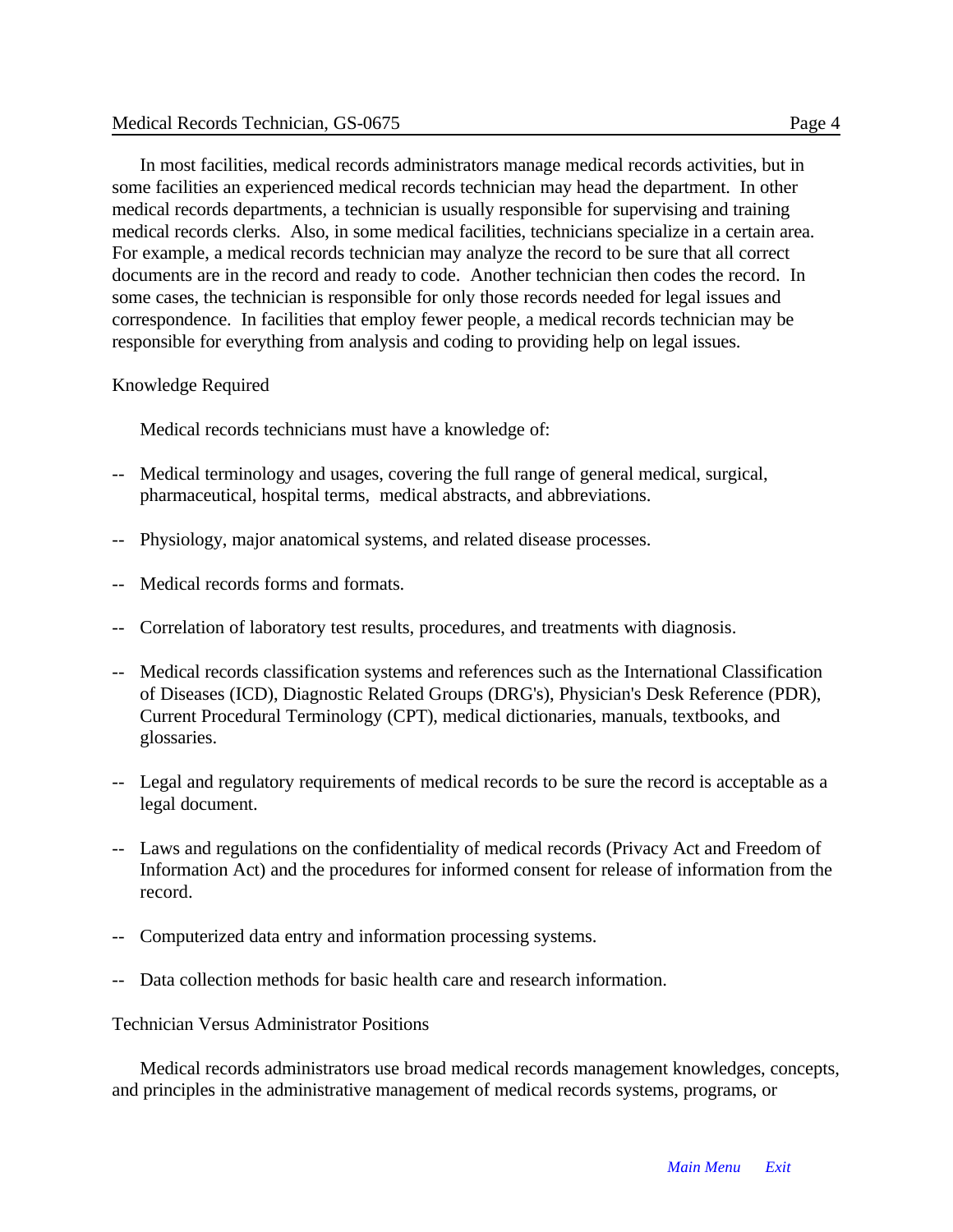specialty areas. Medical records technicians work in support of the specialist to achieve program goals.

Both medical records administrators and medical records technicians review and analyze records. The administrator performs analyses that go beyond the contents of individual patient records to assess the effectiveness of the medical records program. The administrator analyzes the medical data requirements of the program and develops effective methods to collect and use this information on an institution-wide basis. The technician analyzes individual records for completeness, use of accepted terminology, and for compliance with regulatory requirements.

Medical records administrators are responsible for planning and developing the patient information system, including developing operating methods and procedures covering all medical records functions which require an understanding of the interrelationship of record services with the rest of the facility's services. They must also apply administrative and management theories, principles, and techniques to many situations and programs.

Medical records technicians follow established methods and procedures which have been developed by medical records administrators. They are primarily concerned with the application of these guidelines to specific medical records operations. Medical records technicians are proficient in a number of medical records functions such as analyzing records, coding information, and abstracting information from records to answer correspondence.

#### **TITLES**

Medical Records Clerk is the title for nonsupervisory positions in grades GS-3 and GS-4.

Medical Records Technician is the title for nonsupervisory positions in grades GS-5 and above.

Supervisory Medical Records Technician is the title for supervisory positions which meet the criteria in the appropriate [supervisory guide.](#page-0-1)

Lead Medical Records Technician is the title for positions which meet the criteria in the [Work](#page-0-1) [Leader Evaluation Guide.](#page-0-1)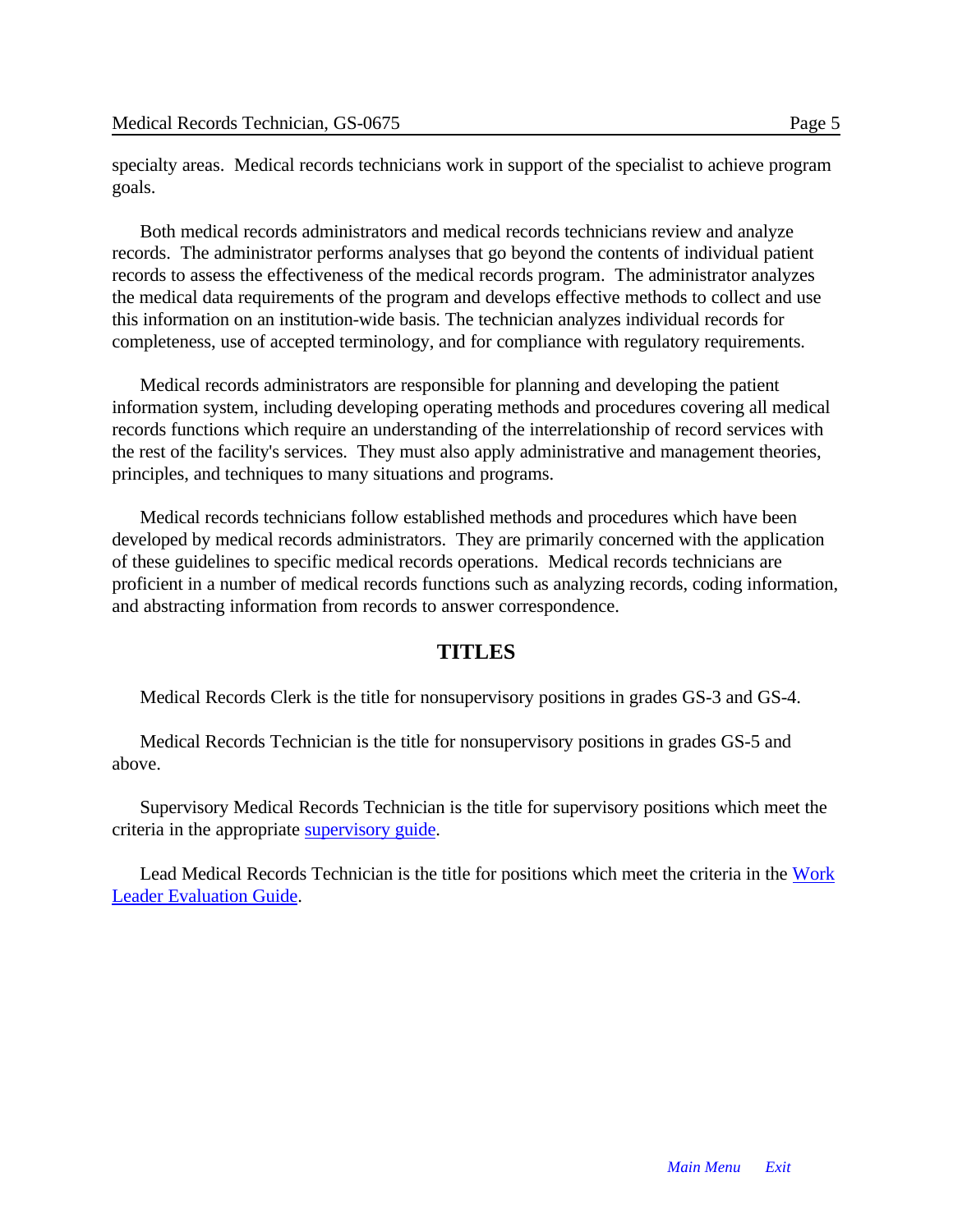## **EVALUATING POSITIONS**

Evaluate positions using factor level descriptions and assigned point values in this standard. For those few positions that may warrant factor levels above and below the levels provided in this standard, refer to the FE[S Primary Standard o](#page-49-0)r other related standards.

Evaluate positions which perform supervisory and program management work with the criteria in this standard and the appropriate supervisory guide. When this approach produces two different results, the proper grade is the higher of the two.

Evaluate work leader positions using the [Work Leader Grade Evaluation Guide.](#page-0-1)

## **GRADE CONVERSION TABLE**

Total points on all evaluation factors are converted to GS grade as follows:

| <b>GS Grade</b>         | <b>Point Range</b> |  |
|-------------------------|--------------------|--|
| 3                       | 455-650            |  |
| 4                       | 655-850            |  |
| $\overline{\mathbf{5}}$ | 855-1100           |  |
| 6                       | 1105-1350          |  |
|                         | 1355-1600          |  |
|                         | 1605-1850          |  |
|                         |                    |  |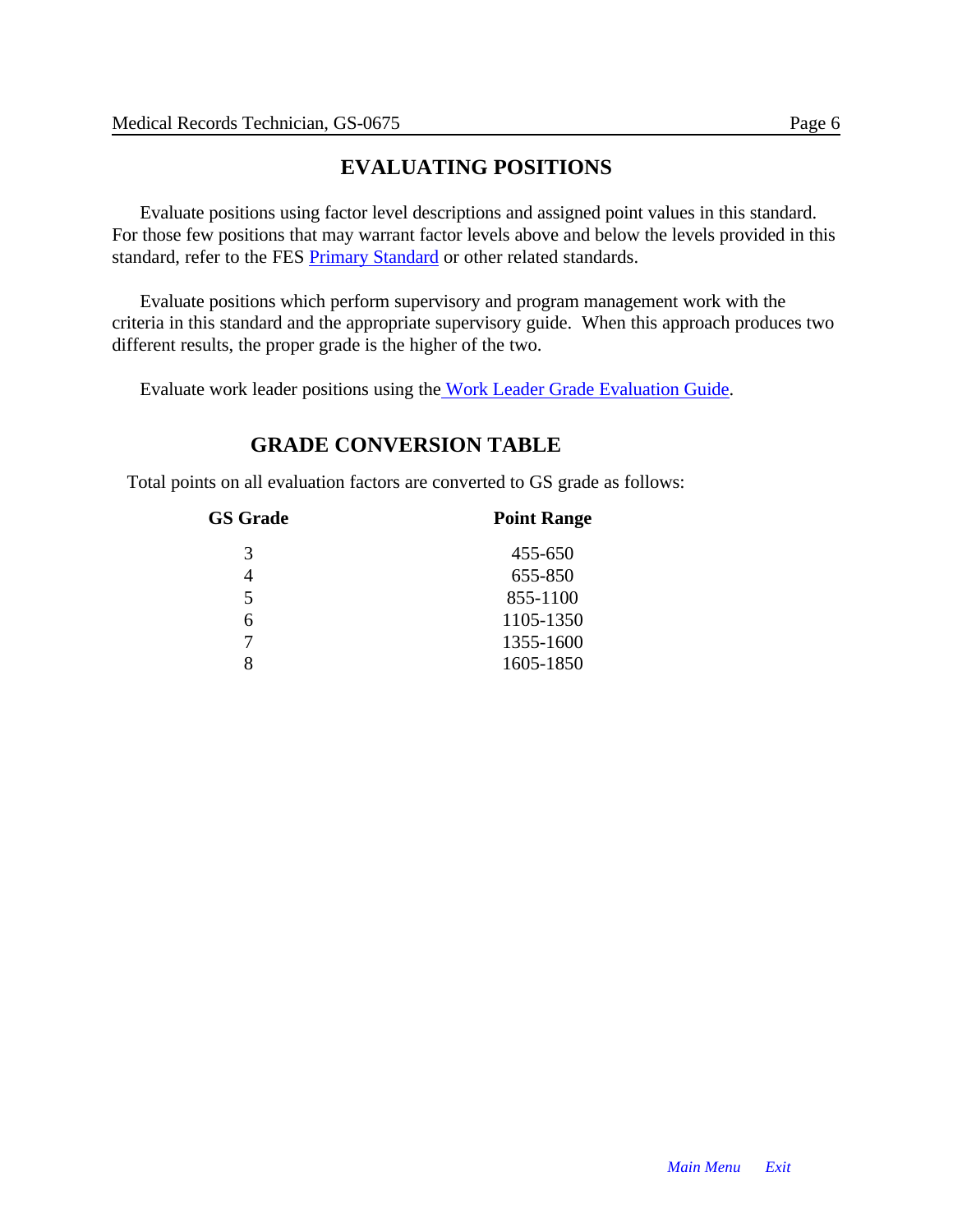## **FACTOR LEVEL DESCRIPTIONS**

### **FACTOR 1, KNOWLEDGE REQUIRED BY THE POSITION**

Level 1-3 -- 350 Points

Knowledge of standardized medical records procedures, methods, and requirements to perform a full range of routine medical records clerical assignments. Employees use a general knowledge of the procedures, rules, operations, sequence of steps, documentation requirements, time requirements, functions, and workflow to process medical records, to review records for accuracy and completeness, and to keep track of processing deadlines. Employees use an elementary understanding of human anatomy and physiology and a knowledge of medical terminology to code records. This level requires basic knowledge of regulations on the confidentiality of medical records.

#### Illustrations:

- Employees assemble medical records in proper sequence ensuring all necessary forms and documents are present, accurate, and complete. They perform coding of diseases, surgical procedures, and causes of injury using standard medical records references, i.e., DRG's.
- Employees compose responses to routine requests for release of patient information. They select and compile information from medical records and prepare correspondence to insurance companies and physicians concerning information from the medical record.
- Employees assemble and issue data collected by the tumor registry. They answer requests for data and prepare routine and special reports which summarize cancer patient treatment records. They collect core data from patients records, including demographic characteristics, diagnostic procedures, diagnoses, stage and extent of disease, and treatment, as documented by medical staff members. They code stage of disease using the International Classification of Diseases for Oncology and carry out follow-up programs to gather information about the quality and length of survival.

#### Level 1-4 -- 550 Points

In addition to the knowledges and skills at Level 1-3, positions require a practical knowledge of well-established medical records procedures, regulations, and principles to carry out a variety of medical records functions such as analysis, coding, quality assurance, and compiling data. In addition, employees use--

elementary practical knowledge of the structure and physiology of major anatomical systems and the major disease processes of each;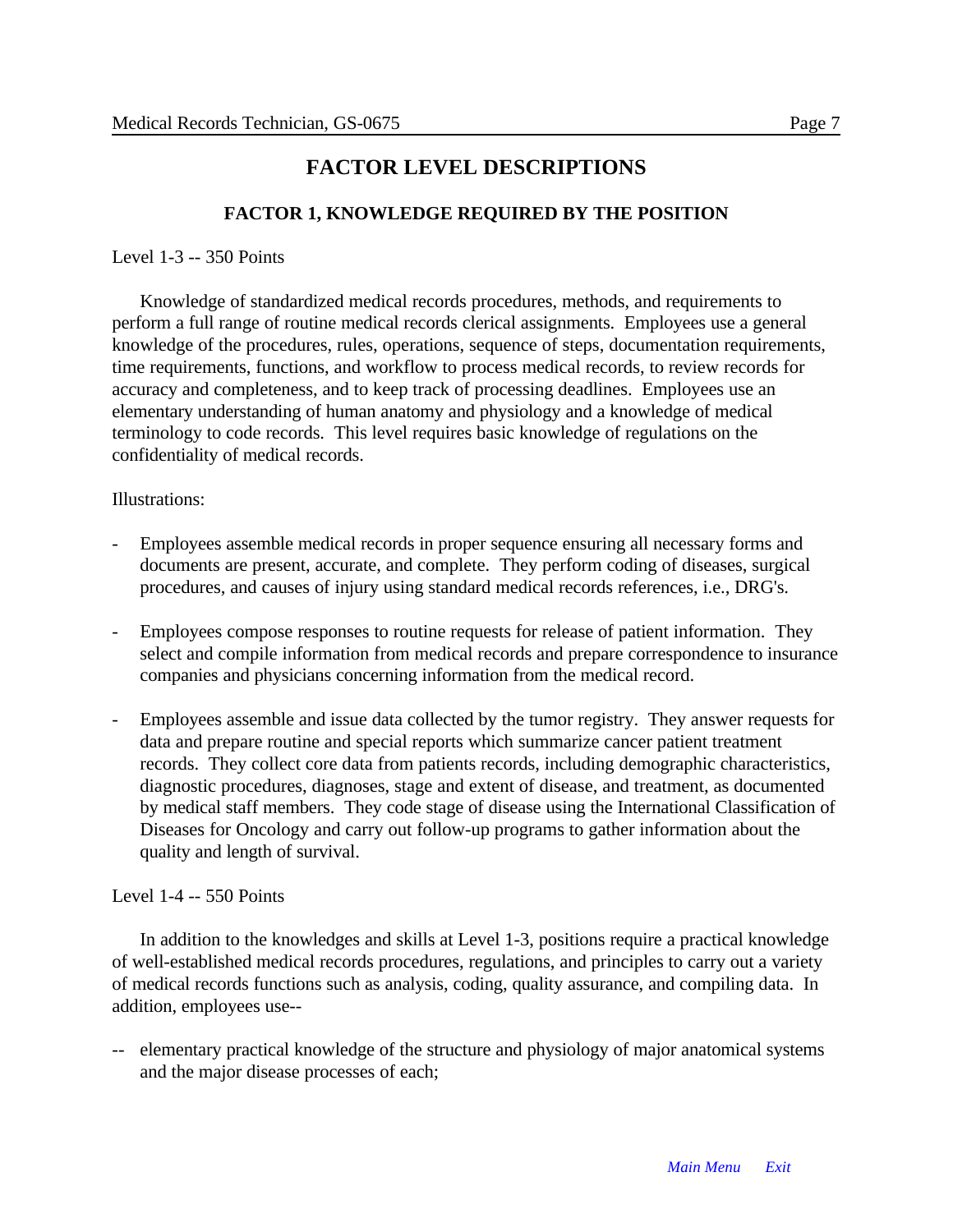- -- knowledge of a broad range of medical records references and regulatory requirements for medical records;
- -- knowledge of classification systems to code diagnostic and operative/procedural information using various classification methods; and
- -- skill to collect and organize data for statistical reports.

#### Illustrations:

- Employees analyze the consistency of records that include references to several diseases, and various medical, diagnostic, therapeutic, and surgical procedures. They identify inconsistencies or discrepancies among medical documentation and discuss with appropriate staff member. They code medical records by determining and sequencing codes to reflect the resources used in the care of patients. They relate an operation to the proper diagnosis when there are multiple diagnoses and select the most descriptive code when more than one anatomical location is involved.
- Employees prepare correspondence and summaries of medical records in response to a variety of requests. They review and screen requests to release medical information from records by interpreting and applying the Privacy Act and corresponding local policies governing the release of medical information or health records to individuals other than the patient.
- Employees assist in the technical evaluation of medical records for compliance with regulatory requirements. They review patient medical records to gather information on the reasons for admission and length of stay using special screening criteria. They refer utilization data to quality assurance specialists for review and resolution and identify and code the stage and extent of disease by using the ICD.

#### Level 1-5 -- 750 Points

Employees apply knowledge and skill as described in Level 1-4 and in addition, a thorough knowledge of medical records activities, operations, and regulations to carry out limited specialized assignments such as setting up special registries. Technicians aid in a wide range of quality assurance studies, code complicated medical records, or make recommendations to improve procedures for compiling and retrieving medical record information. Technicians apply an extensive knowledge of regulatory requirements governing medical record operations to provide problem-solving services in specific medical record functions and in research activities.

#### Illustrations:

- Employees assist in the performance of a variety of quality assurance studies. They --
	- -- review a specific area of a medical record department as part of a quality assurance team;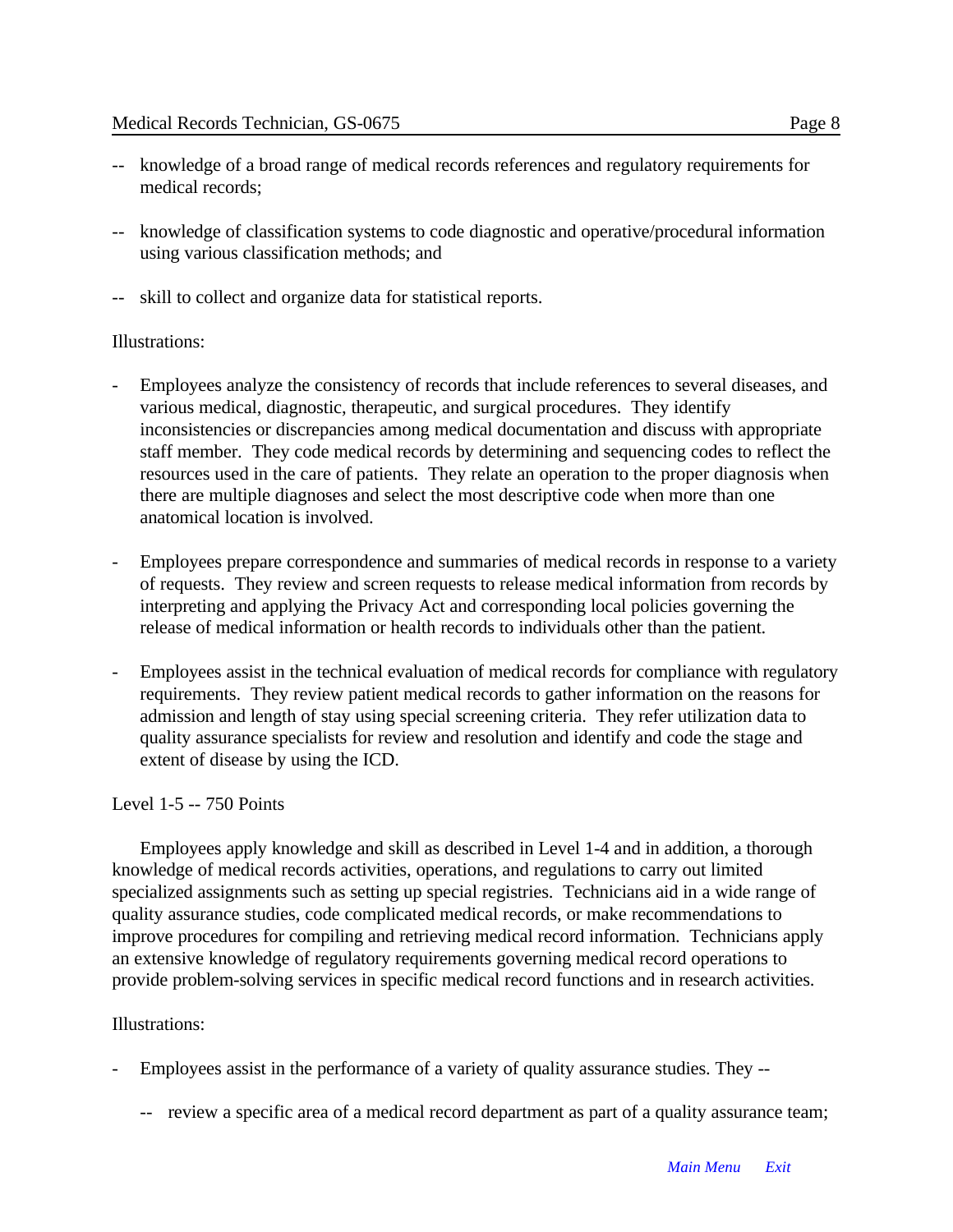- -- identify problems and potential problems in record documentation; and
- -- provide evidence that various functions within the section are in compliance with requirements of regulatory agencies.
- Employees perform a wide range of technical duties involved in the development and analysis of diagnostic and therapeutic cancer data. They coordinate activities for a facility's tumor registry by --
	- -- setting up procedures within the framework established by higher level authority;
	- -- devising administrative procedures or processes to use in identifying diagnosed cases of malignant disease through audits of medical record disease indices;
	- -- organizing and maintaining a data system which conforms to the standards of tumor registry operations and meets the needs of the users of the registry data; and
	- -- maintaining quality control of case-finding, abstracting, coding, and follow-up procedures.
- Employees code complicated medical records having diagnostic, surgical, and therapeutic procedures on specific DRG's that are identified as difficult to classify. They also use specialized procedures and methods to correct and amend records.
- Employees assist clinical services staff in retrieving data for research, diagnostic, and teaching purposes. They advise researchers of the data available and retrieve and compile specified reports. They aid staff in research activities by offering guidance on the best approach to gather data, and they compile requested data for special studies and research projects that directly relate to the problem.

### **FACTOR 2, SUPERVISORY CONTROLS**

Level 2-1 -- 25 Points

The supervisor or higher grade technician makes assignments and gives specific and detailed instructions about tasks. The supervisor is readily available to provide additional guidance.

The employee performs the work as instructed, referring to the supervisor all problems not specifically covered by instruction.

The supervisor maintains close control over the work by checking it in progress and reviewing completed work for accuracy, adequacy, and adherence to instructions.

Level 2-2 -- 125 Points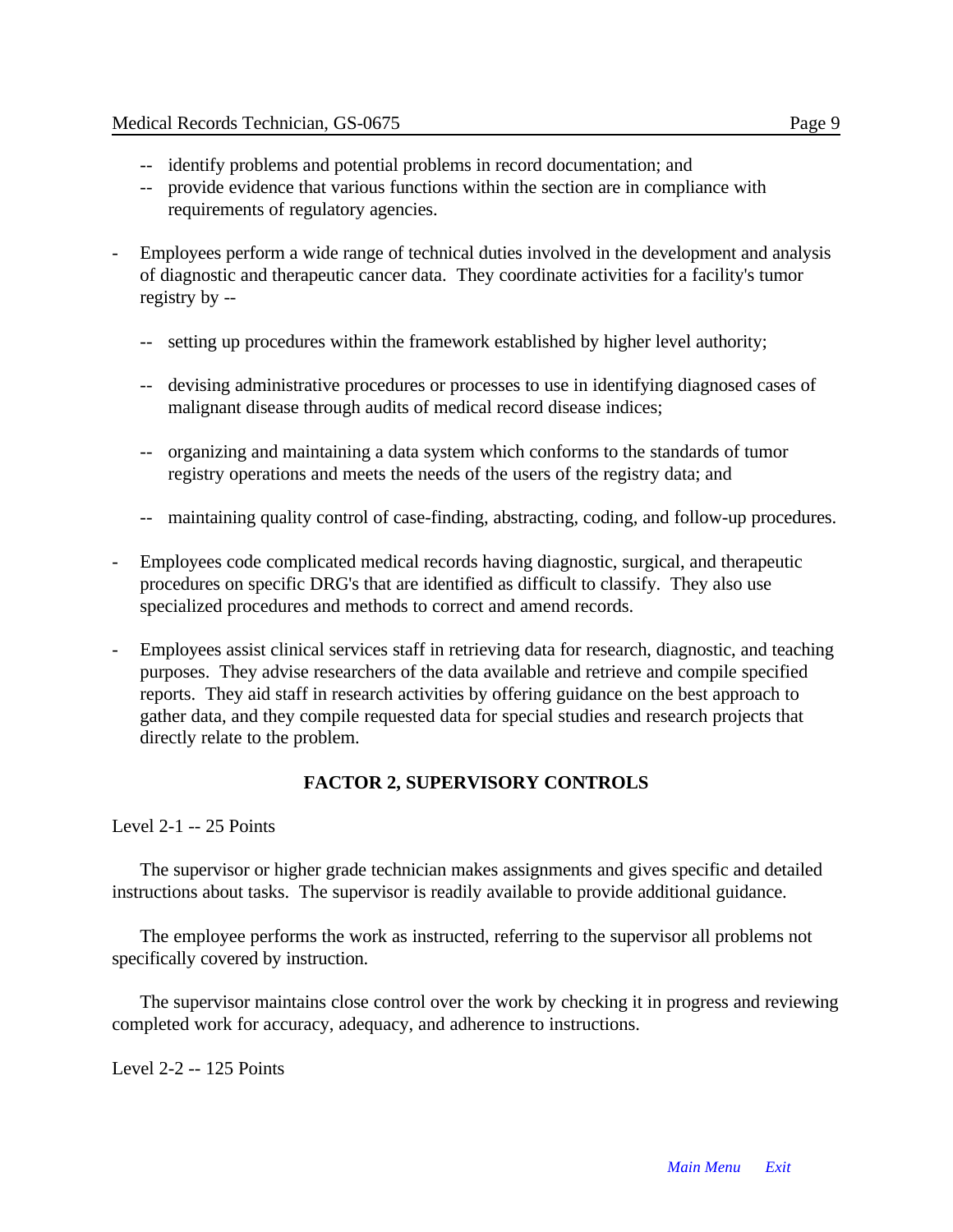The supervisor provides continuing assignments showing generally what is to be done, limitations, quality and quantity expected, deadlines, and priority of assignments. The supervisor provides additional, specific instructions for new or difficult assignments including work methods or advice on source materials available.

The employee carries out recurring assignments and refers deviations from established procedures, unanticipated problems, or unfamiliar situations not covered by instructions to the supervisor for a decision. The employee uses initiative in choosing the best method for carrying out the work according to instructions, policies, or previous cases.

The supervisor assures that finished work and methods used are technically accurate and in compliance with instructions or established procedures.

#### Level 2-3 -- 275 Points

The supervisor makes assignments by defining the overall goals and priorities of the work and helps the technician with unusual situations which do not have clear precedents.

At this level, the technician plans and carries out assignments, and handles problems and deviations in the work assignment using established policies, instructions, and accepted practices in medical records management. The supervisor places considerable reliance upon the technician's knowledge of medical records.

The supervisor reviews the work for results achieved, technical soundness, and conformity to medical record policy and requirements.

#### **FACTOR 3, GUIDELINES**

Level 3-1 -- 25 Points

Specific and detailed guidelines and procedures such as procedural manuals, coding references, operating guides, verbal instructions, and medical dictionaries cover the assignments.

The employee works in strict adherence to the guidelines referring deviations to the supervisor for direction.

Level 3-2 -- 125 Points

There are well-established procedures for doing the work and other specific guidelines are available including a variety of written medical record references and regulatory requirements.

The number and similarity of guidelines and work situations require the employee to use judgment to identify and select the most appropriate guidelines, references, and procedures for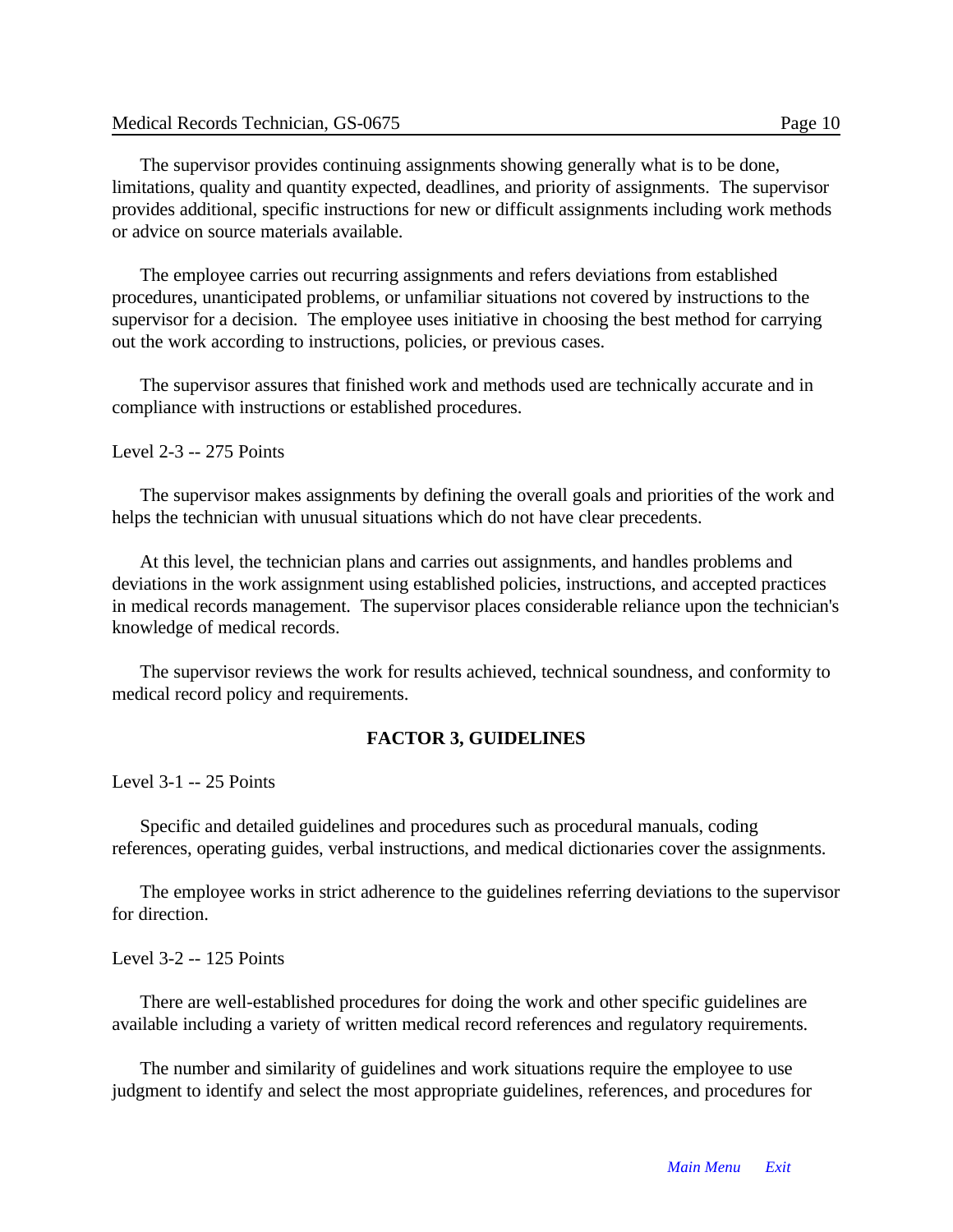application in making minor deviations to adapt the guidelines to specific cases. Employee refers situations to which existing guidelines are not applicable to the supervisor.

#### Level 3-3 -- 275 Points

Guidelines are a variety of technical instructions, technical manuals, hospital regulations, regulatory requirements, and established procedures governing medical records. These guides are general in nature and do not cover all areas of the work performed by the medical record technician, such as cases involving new diseases or treatments or experimental drugs.

The employee uses judgment to adapt and interpret guidelines for application to specific cases or problems, using discretion and initiative in deciding on the appropriate course of action to correct deficiencies and improve reliability of information in the records. This may require developing approaches and work methods within the framework established by higher level authority, devising procedures to use when applying new regulatory requirements, or adapting to new computer technology.

#### **FACTOR 4, COMPLEXITY**

Level 4-1 -- 25 Points

Employee performs clear-cut, repetitive, and interrelated tasks, such as assembling the medical record in proper sequence and checking the medical record to insure all necessary forms are present.

The nature of the work provides little opportunity for employees to decide what is to be done.

The employee performs assignments with few variations and with little likelihood of complications. Standard operating procedures and instructions directly apply.

Level 4-2 -- 75 Points

Assignments are to solve routine problems of limited complexity. The work consists of duties involving related steps, processes, or methods such as compiling, recording, and reviewing medical record data. There are established procedures for performing the work.

Decisions about what needs to be done involve various choices requiring the technician to recognize the existence of and differences among a few easily recognizable alternatives. The work includes such tasks as determining which code, from several choices, most accurately describes the diagnosis and the surgery performed; relating the operation to the proper diagnosis when multiple diagnoses are listed; determining the final diagnosis rather than an initial or consultative diagnosis; and assigning the DRG's while staying within the regulatory framework.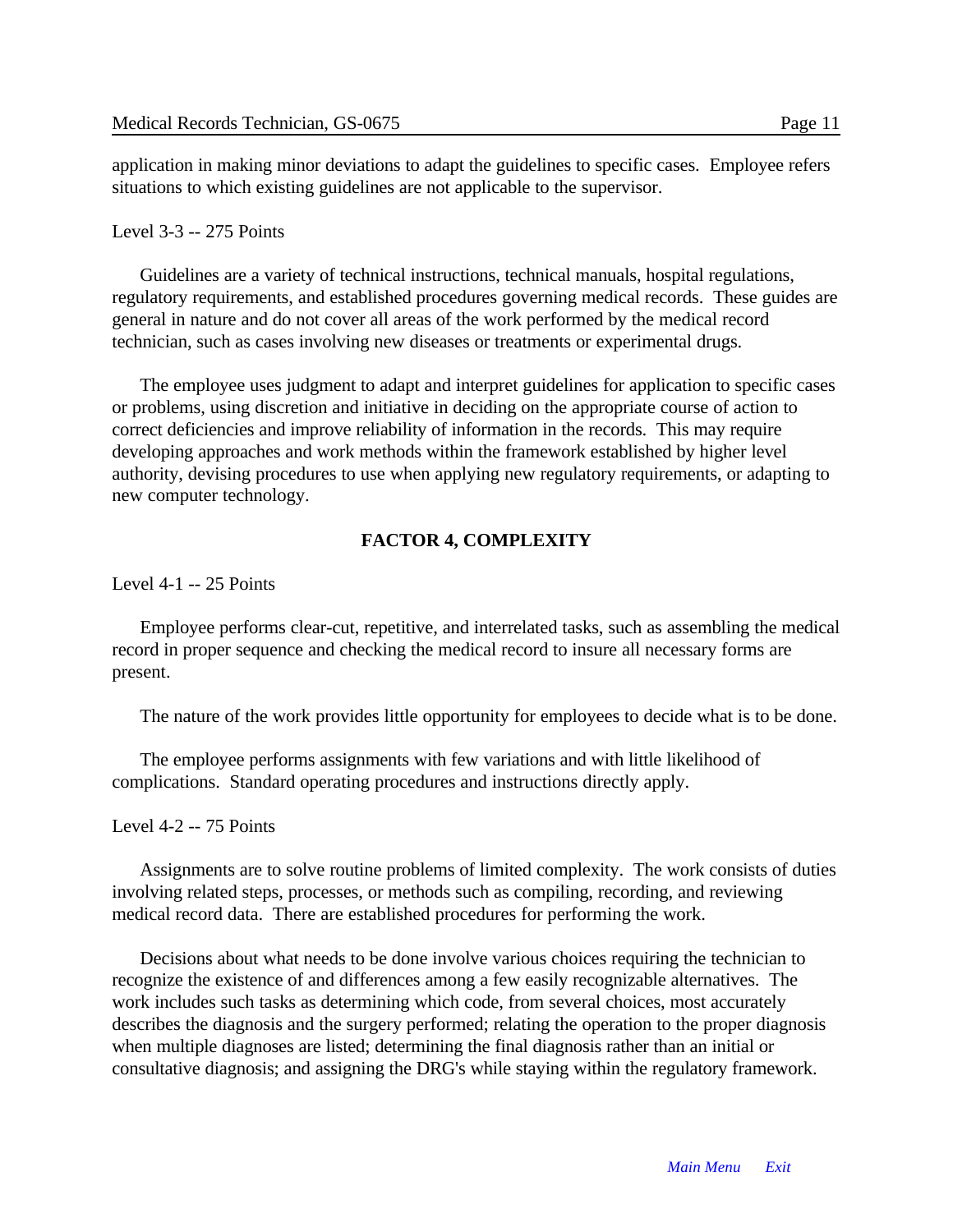The technician corrects technical errors using prescribed methods and performs other checks to be sure of the validity of information.

#### Level 4-3 -- 150 Points

The work includes the performance of different and varied medical record processes and methods. The technician performs periodic reviews of the work and that of other employees in compliance with the regulatory requirements.

Decisions about what needs to be done require the employee to determine the relevance of many facts and conditions such as information within the record, legal and regulatory requirements, and other variables. The chosen course of action may have to be selected from many alternatives, for example, when standardized procedures are silent on an issue.

The work involves analyzing and interpreting conditions and elements to correct complicated inconsistencies or discrepancies in the records.

#### **FACTOR 5, SCOPE AND EFFECT**

Level 5-1 -- 25 Points

The work involves performance of specific and routine duties that include a few separate tasks or procedures such as compiling data, answering specific questions for which information is readily available, filing, or retrieving records.

The work facilitates the work of others in the immediate work unit or aids medical records personnel in the same organization.

Level 5-2 -- 75 Points

The work involves performance of assignments according to specific rules or procedures which represent a significant segment of the medical record function. For example, the employee analyzes medical records information to ensure compliance with procedural requirements, codes diseases and operations, and compiles other medical information.

The work affects the accuracy, timeliness, reliability, and acceptability of information in the medical record.

Level 5-3 -- 150 Points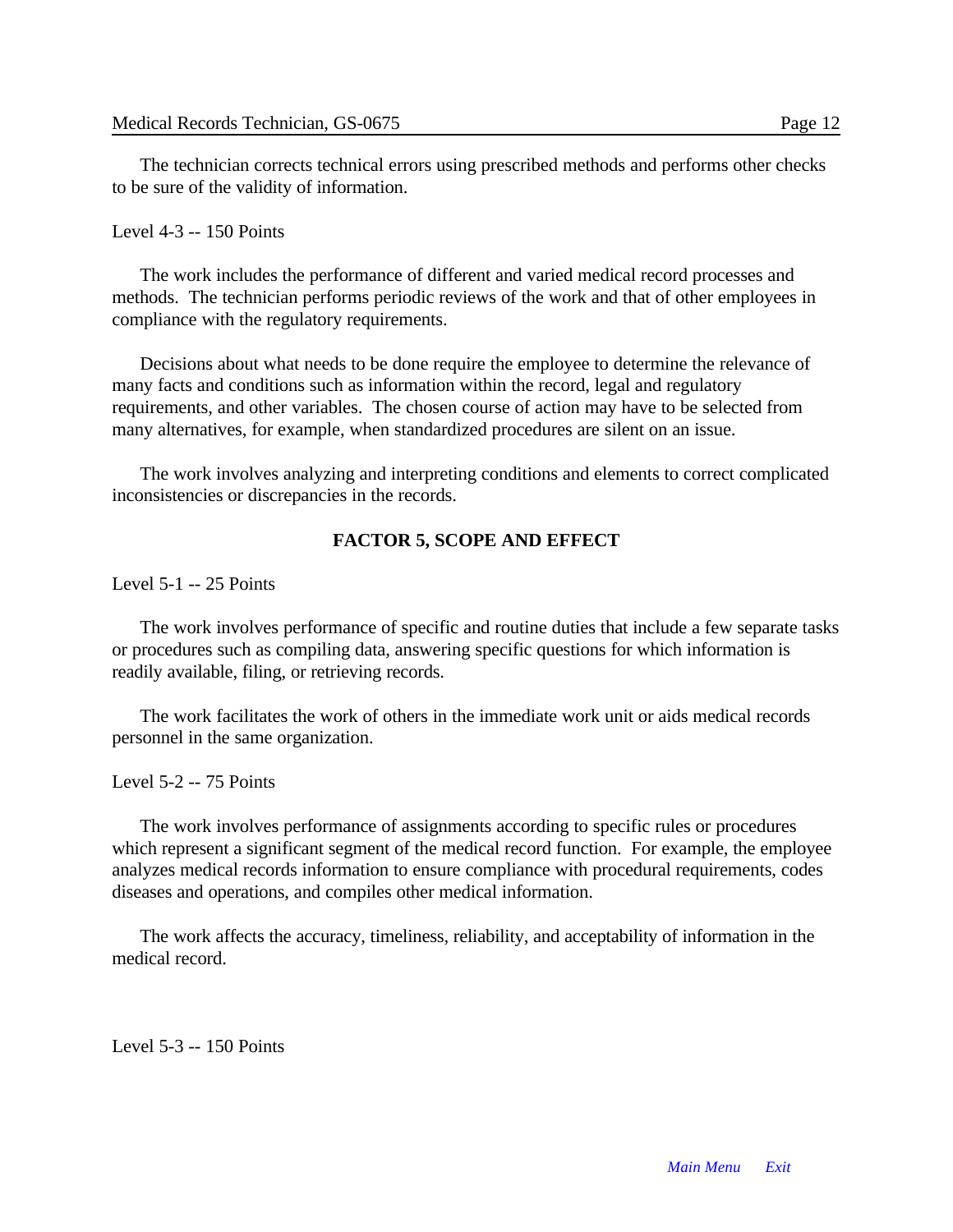The work involves performance of a variety of specialized medical records tasks and resolving problems according to established criteria. For example, the employee processes medical records and data that involve inconsistencies, discrepancies, and other nonroutine problems.

The work typically has a direct effect on medical recordkeeping and a direct impact on the accuracy, timeliness, and reliability of some medical record services.

#### **FACTOR 6, PERSONAL CONTACTS AND FACTOR 7, PURPOSE OF CONTACTS**

Match the level of assigned, recurring personal contacts with their purpose and credit the appropriate point value using the chart below.

Persons Contacted

- 1. Contacts are with employees within the immediate organization or work unit and in related or support units. Contacts with members of the general public take place in highly structured situations where, for example, the purpose of the contact and the question of with whom to deal are relatively clear.
- 2. Contacts are with employees in the same agency, but outside the immediate organization. Contacts with members of the general public take place in a moderately structured setting. For example, the contacts are generally established on a routine basis, usually at the employee's work place; the exact purpose of the contact may be unclear at first to one or more of the parties; and one or more of the parties may be uninformed concerning the role and authority of other participant. Examples of contacts include representatives of state agencies, court officials, and insurance companies.

#### Purpose

a. To exchange factual information.

P E

b. To coordinate work efforts and solve technical problems.

| г           | $1 \circ \cdots \circ \circ \cdots$ |    |    |  |
|-------------|-------------------------------------|----|----|--|
| E           |                                     |    |    |  |
| $\mathbf R$ |                                     | a  |    |  |
| S           |                                     |    |    |  |
| $\mathbf 0$ |                                     | 30 | 60 |  |
| N<br>S      | ∍                                   | 45 | 75 |  |
|             |                                     |    |    |  |

P U R P O S E

*[Main Menu](#page-0-0) [Exit](#page-15-0)*